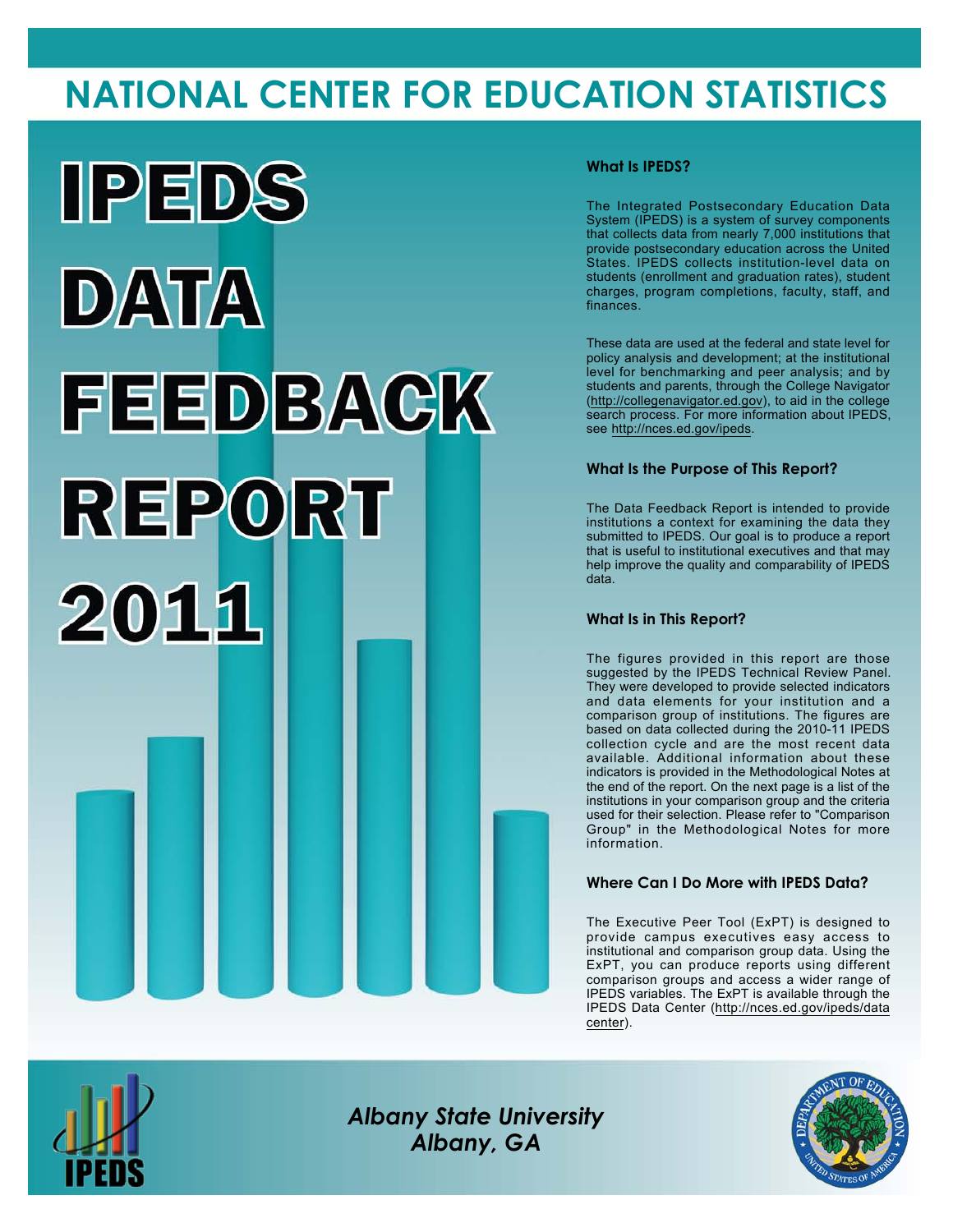# **COMPARISON GROUP**

Comparison group data are included to provide a context for interpreting your institution's statistics. If your institution did not define a Custom Comparison Group for this report by July 15, NCES selected a comparison group for you. (In this case, the characteristics used to define the comparison group appears below.) The Executive Peer Tool (ExPT)[\(http://nces.ed.gov/ipeds/datacenter/\)](http://nces.ed.gov/ipeds/datacenter/) can be used to reproduce the figures in this report using different peer groups.

Using some of your institution's characteristics, a group of comparison institutions was selected for you. The characteristics include Carnegie Classification of Masters Colleges and Universities (medium programs), public and enrollment of a similar size. This comparison group includes the following 30 institutions:

- Adams State College (Alamosa, CO)
- Alcorn State University (Alcorn State, MS)
- Delaware State University (Dover, DE)
- Grambling State University (Grambling, LA)
- Henderson State University (Arkadelphia, AR)
- Indiana University-Northwest (Gary, IN)
- Longwood University (Farmville, VA)
- Louisiana State University-Shreveport (Shreveport, LA)
- Mansfield University of Pennsylvania (Mansfield, PA)
- Minot State University (Minot, ND)
- Mississippi Valley State University (Itta Bena, MS) Montana State University-Billings (Billings, MT)
- New Mexico Institute of Mining and Technology (Socorro, NM)
- Southeastern Oklahoma State University (Durant, OK)
- Southern Arkansas University Main Campus (Magnolia, AR)
- Southern Polytechnic State University (Marietta, GA)
- Southern University at New Orleans (New Orleans, LA)
- Southwest Minnesota State University (Marshall, MN)
- Southwestern Oklahoma State University (Weatherford, OK)
- SUNY Institute of Technology at Utica-Rome (Utica, NY)
- The University of Texas of the Permian Basin (Odessa, TX)
- University of Montevallo (Montevallo, AL)
- University of South Florida Sarasota-Manatee (Sarasota, FL)
- University of South Florida-Polytechnic (Lakeland, FL)
- University of South Florida-St. Petersburg Campus (St. Petersburg, FL)
- University of Washington-Bothell Campus (Bothell, WA)
- University of Washington-Tacoma Campus (Tacoma, WA)
- Western New Mexico University (Silver City, NM)
- Western Oregon University (Monmouth, OR)
- Worcester State University (Worcester, MA)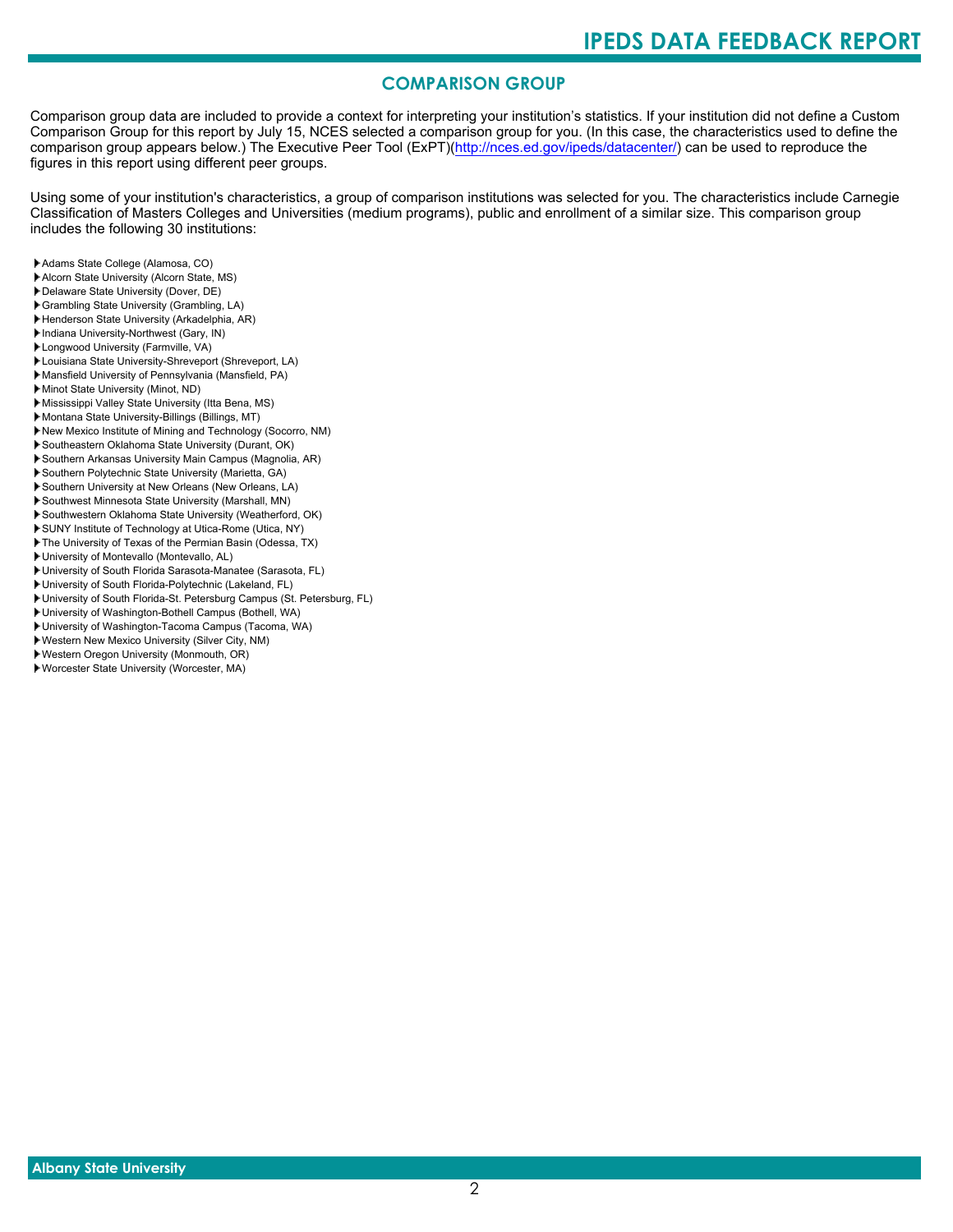#### **Figure 1. Percent of all students enrolled, by race/ethnicity and percent of students who are women: Fall 2010**



**NOTE: For this survey year, institutions were required to report race and ethnicity using the 1997 (new) Office of Management and Budget categories. For more information** about disaggregation of data by race and ethnicity, please see the Methodological Notes at the end of this report. Median values for the comparison group will not add to 100<br>percent. See "Use of Median Values for Compariso **institutions in the comparison group.**

**SOURCE: U.S. Department of Education, National Center for Education Statistics, Integrated Postsecondary Education Data System (IPEDS): Spring 2011, Fall Enrollment component.**

#### **Figure 2. Unduplicated 12-month headcount of all students and of undergraduate students (2009-10), total FTE enrollment (2009-10), and full- and part-time fall enrollment (Fall 2010)**



**NOTE: For details on calculating full-time equivalent (FTE) enrollment, see Calculating FTE in the Methodological Notes at the end of this report. Total headcount, FTE, and full- and part-time fall enrollment include both undergraduate and postbaccalaureate students, when applicable. N is the number of institutions in the comparison group.**

**SOURCE: U.S. Department of Education, National Center for Education Statistics, Integrated Postsecondary Education Data System (IPEDS): Fall 2010, 12-month Enrollment component and Spring 2011, Fall Enrollment component.**

#### **Figure 3. Number of degrees awarded, by level: 2009-10**



**NOTE: For additional information about postbaccalaureate degree levels, see the Methodology Notes. N is the number of institutions in the comparison group. SOURCE: U.S. Department of Education, National Center for Education Statistics, Integrated Postsecondary Education Data System (IPEDS): Fall 2010, Completions component.**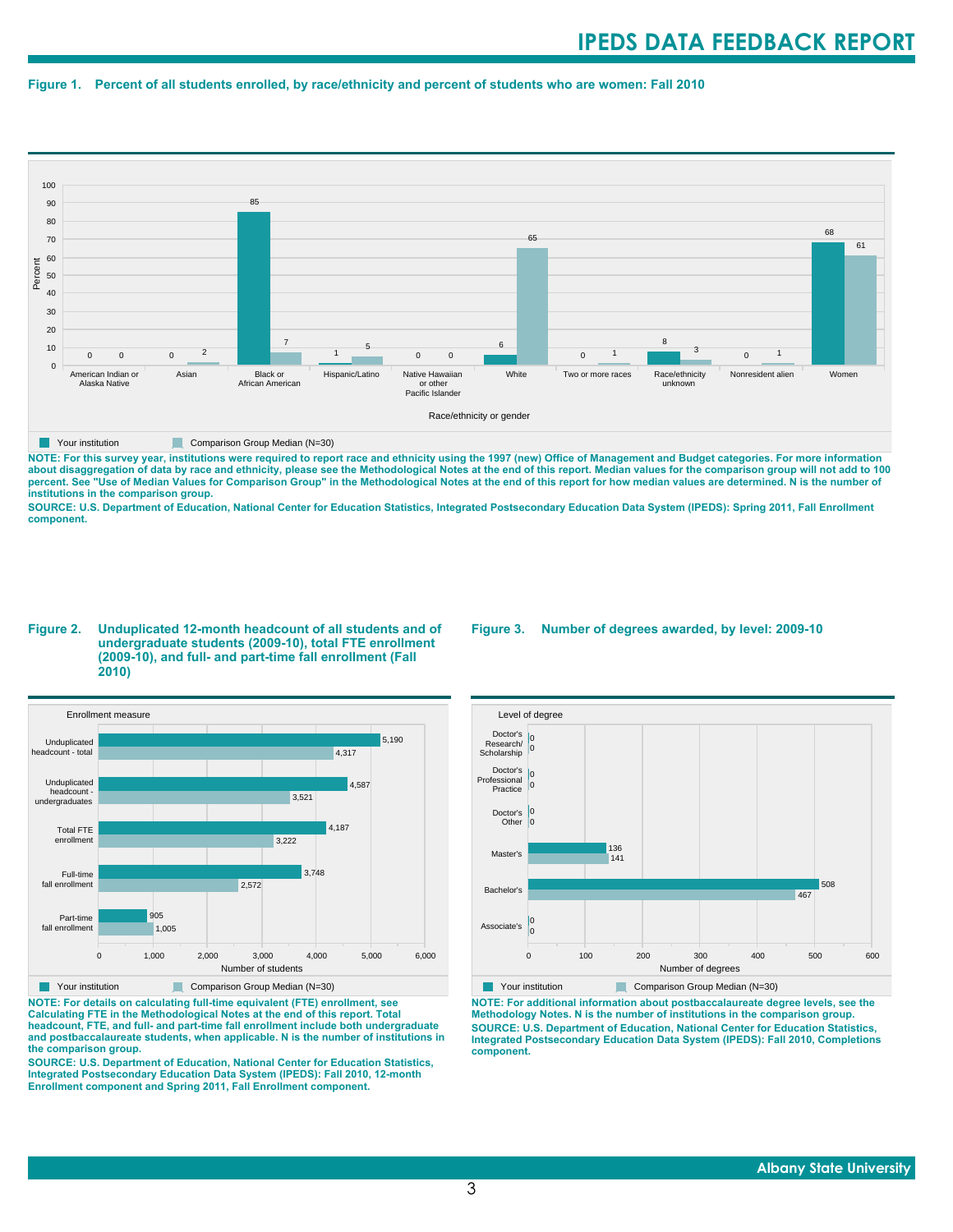**Figure 4. Academic year tuition and required fees for full-time, first-time, degree/certificate-seeking undergraduates: 2007-08--2010-11**



**NOTE: The tuition and required fees shown here are the lowest reported from the categories of in-district, in-state, and out-of-state. N is the number of institutions in the comparison group.**

**SOURCE: U.S. Department of Education, National Center for Education Statistics, Integrated Postsecondary Education Data System (IPEDS): Fall 2010, Institutional Characteristics component.**

**Figure 6. Percent of full-time, first-time degree/certificate-seeking undergraduate students who received grant or scholarship aid from the federal government, state/local government, or the institution, or loans, by type of aid: 2009-10**



**NOTE: Any grant aid above includes grant or scholarship aid from the federal government, state/local government, or the institution. Federal grants includes Pell grants and other federal grants. Any loans includes federal loans and other loans to students. For details on how students are counted for financial aid reporting, see Cohort Determination in the Methodological Notes at the end of this report. N is the number of institutions in the comparison group.**

**SOURCE: U.S. Department of Education, National Center for Education Statistics, Integrated Postsecondary Education Data System (IPEDS): Spring 2011, Student Financial Aid component.**

#### **Figure 5. Average net price of attendance for full-time, first-time, degree/certificate-seeking undergraduate students receiving grant or scholarship aid: 2007-08--2009-10**



**NOTE: Average net price is for full-time, first-time, degree/certificate-seeking undergraduate students and is generated by subtracting the average amount of federal, state/local government, and institutional grant and scholarship aid from the total cost of attendance. For public institutions, this includes only students who paid the in-state or in-district tuition rate. Total cost of attendance is the sum of published tuition and required fees, books and supplies, and the weighted average room and board and other expenses. For more information, see the Methodological Notes at the end of this report. N is the number of institutions in the comparison group.**

**SOURCE: U.S. Department of Education, National Center for Education Statistics, Integrated Postsecondary Education Data System (IPEDS): Fall 2010, Institutional Characteristics component; Spring 2011, Student Financial Aid component.**

#### **Figure 7. Average amounts of grant or scholarship aid from the federal government, state/local government, or the institution, or loans received, by full-time, first-time degree/certificate-seeking undergraduate students, by type of aid: 2009-10**



**Your institution Comparison Group Median** 

**NOTE: Any grant aid above includes grant or scholarship aid from the federal government, state/local government, or the institution. Federal grants includes Pell grants and other federal grants. Any loans includes federal loans and other loans to students. Average amounts of aid were calculated by dividing the total aid awarded by the total number of recipients in each institution. N is the number of institutions in the comparison group.**

**SOURCE: U.S. Department of Education, National Center for Education Statistics, Integrated Postsecondary Education Data System (IPEDS): Spring 2011, Student Financial Aid component.**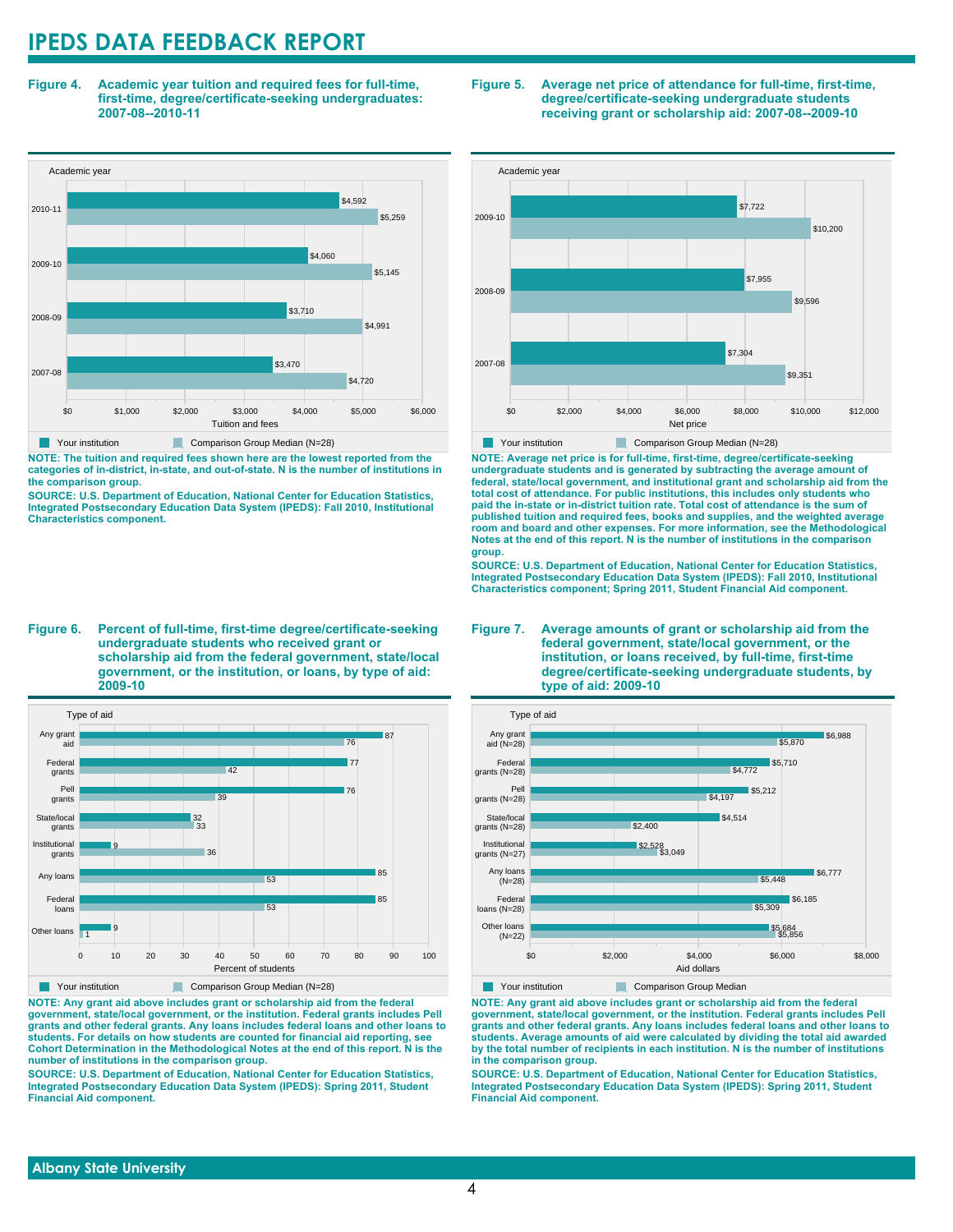**Figure 8. Percent of all undergraduates receiving aid by type of aid: 2009-10**

**Figure 9. Average amount of aid received by all undergraduates, by type of aid: 2009-10**



**NOTE: Any grant aid above includes grant or scholarship aid from the federal government, state/local government, the institution, or other sources. Federal loans includes only federal loans to students. N is the number of institutions in the comparison group.**

**SOURCE: U.S. Department of Education, National Center for Education Statistics, Integrated Postsecondary Education Data System (IPEDS): Spring 2011, Student Financial Aid component.**



**NOTE: Any grant aid above includes grant or scholarship aid from the federal government, state/local government, the institution, or other sources. Federal loans includes federal loans to students. Average amounts of aid were calculated by dividing the total aid awarded by the total number of recipients in each institution. N is the number of institutions in the comparison group.**

**SOURCE: U.S. Department of Education, National Center for Education Statistics, Integrated Postsecondary Education Data System (IPEDS): Spring 2011, Student Financial Aid component.**

#### **Figure 10. Graduation rate and transfer-out rate (2004 cohort); graduation rate cohort as a percent of total entering students and retention rates of first-time students (Fall 2010)**



**NOTE: Graduation rate cohort includes all full-time, first-time, degree/certificateseeking undergraduate students. Entering class includes all students coming to the institution for the first time. Only institutions with a mission to prepare students to transfer are required to report transfers out. Graduation and transfer-out rates are the Student Right-to-Know rates. Retention rates are measured from the fall of first enrollment to the following fall. 4-yr institutions report retention rates for students seeking a bachelor's degree. Median values for the comparison group will not add to 100 percent. N is the number of institutions in the comparison group.**

**SOURCE: U.S. Department of Education, National Center for Education Statistics, Integrated Postsecondary Education Data System (IPEDS): Spring 2011, Graduation Rates component and Fall Enrollment component.**

#### **Figure 11. Bachelor's degree graduation rates of full-time, first-time, degree/certificate-seeking undergraduates within 4 years, 6 years, and 8 years: 2002 cohort**



Your institution Comparison Group Median (N=24)

**NOTE: The 6-year graduation rate is the Student Right-to-Know (SRK) rate; the 4 and 8-year rates are calculated using the same methodology. For more information see the Methodological Notes at the end of the report. N is the number of institutions in the comparison group.**

**SOURCE: U.S. Department of Education, National Center for Education Statistics, Integrated Postsecondary Education Data System (IPEDS): Spring 2011, 200% Graduation Rates component.**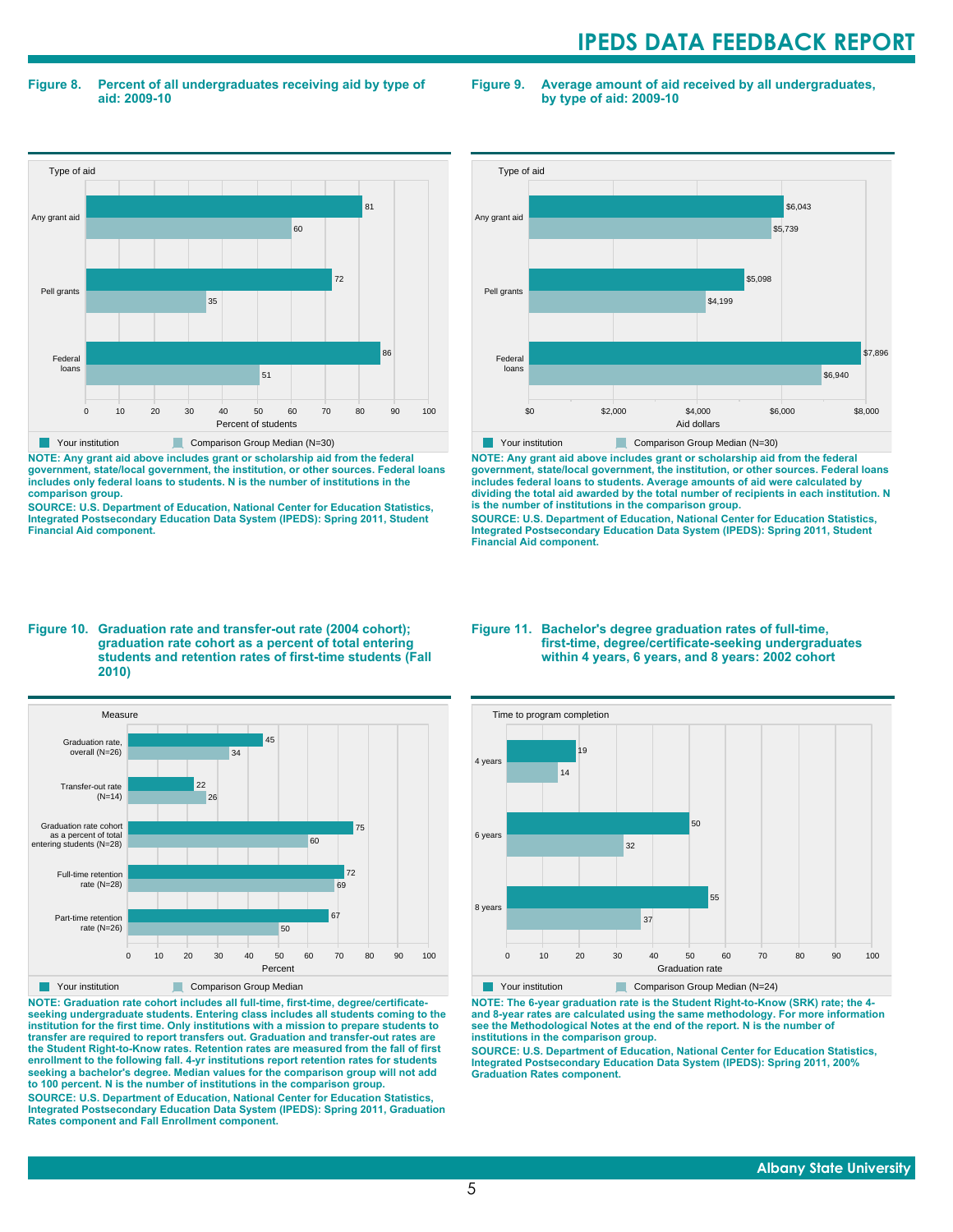### **Figure 12. Full-time equivalent staff, by assigned position: Fall 2010**



**NOTE: Graduate assistants are not included in this figure. For information on the calculation of FTE of staff, see the Methodological Notes. N is the number of institutions in the comparison group.**

**SOURCE: U.S. Department of Education, National Center for Education Statistics, Integrated Postsecondary Education Data System (IPEDS): Winter 2010-11, Human Resources component.**

#### **Figure 13. Average salaries of full-time instructional staff equated to 9-month contracts, by academic rank: Academic year 2010-11**



**NOTE: Average full-time instructional staff salaries for 11/12-month contracts were equated to 9-month average salaries by multiplying the 11/12-month salary by .8182. Salaries based on less than 9-month contracts are not included. Medical school salaries are not included. N is the number of institutions in the comparison group. SOURCE: U.S. Department of Education, National Center for Education Statistics, Integrated Postsecondary Education Data System (IPEDS): Winter 2010-11, Human Resources component.**

#### **Figure 14. Percent distribution of core revenues, by source: Fiscal year 2010**



**NOTE: The comparison group median is based on those members of the comparison group that report finance data using the same accounting standards as the comparison institution. For a detailed definition of core revenues, see the Methodological Notes. N is the number of institutions in the comparison group. SOURCE: U.S. Department of Education, National Center for Education Statistics, Integrated Postsecondary Education Data System (IPEDS): Spring 2011, Finance component.**

#### **Figure 15. Core expenses per FTE enrollment, by function: Fiscal year 2010**



**Your institution** Comparison Group Median (N=30)

**NOTE: The comparison group median is based on those members of the comparison group that report finance data using the same accounting standards as the comparison institution. Expenses per full-time equivalent (FTE) enrollment, particularly instruction, may be inflated because finance data includes all core expenses while FTE reflects credit activity only. For details on calculating FTE enrollment and a detailed definition of core expenses, see the Methodological Notes. N is the number of institutions in the comparison group. SOURCE: U.S. Department of Education, National Center for Education Statistics, Integrated Postsecondary Education Data System (IPEDS): Fall 2010, 12-month Enrollment component and Spring 2011, Finance component.**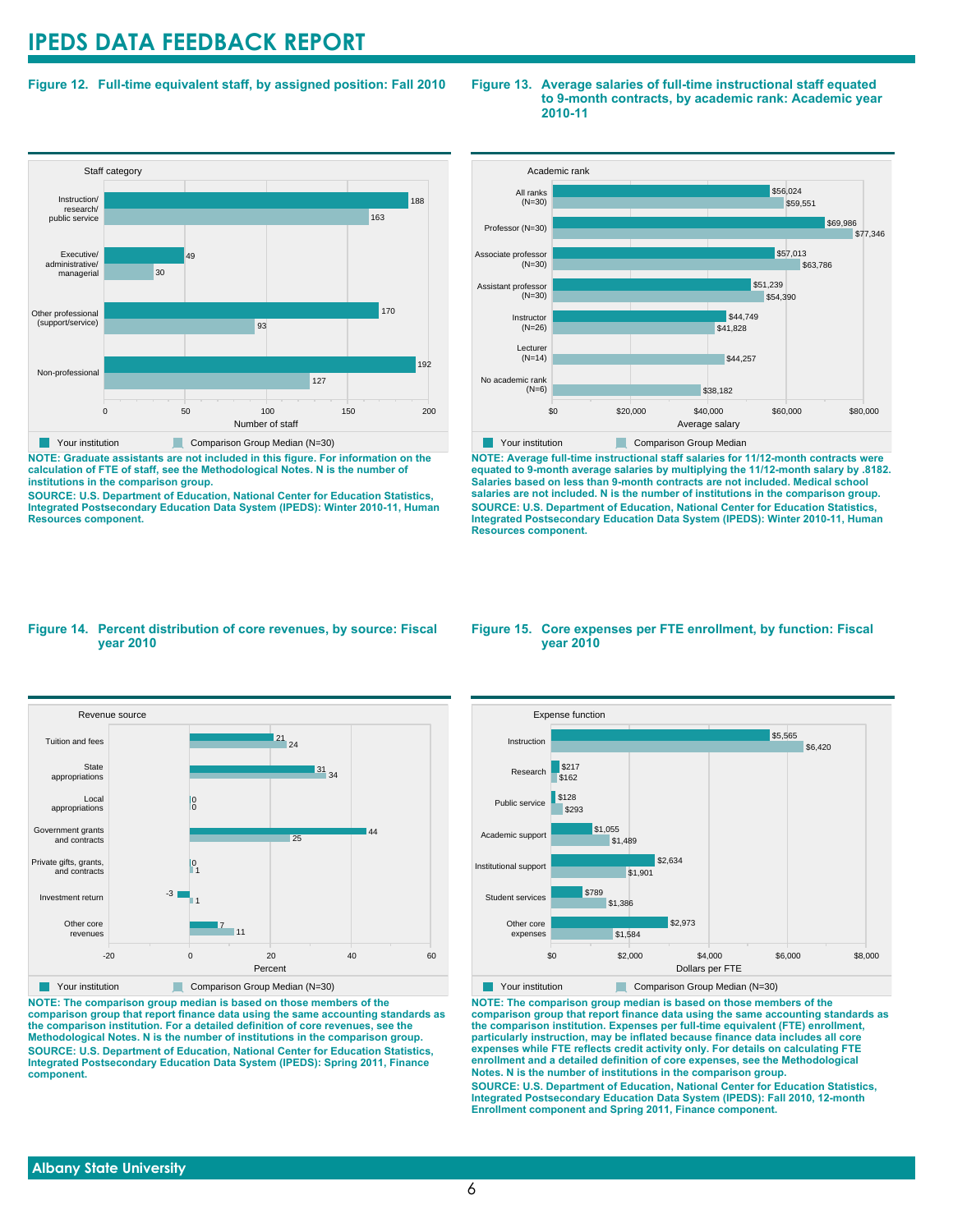# **METHODOLOGICAL NOTES**

#### **Overview**

This report is based on data supplied by institutions to IPEDS during the 2010-11 survey year. Response rates exceeded 99 percent for most surveys. Detailed response tables are included in IPEDS First Look reports, which can be found at [http://nces.ed.gov/pubsearch/getpubcats.asp?sid=010.](http://nces.ed.gov/pubsearch/getpubcats.asp?sid=010)

#### **Use of Median Values for Comparison Group**

The value for the comparison institution is compared to the median value for the comparison group for each statistic included in the figure. If more than one statistic is presented in a figure, the median values are determined separately for each indicator or statistic. Medians are not reported for comparison groups with less than three values. Where percentage distributions are presented, median values may not add to 100 percent. Through the ExPT, users have access to all of the data used to create the figures included in this report.

#### **Missing Statistics**

If a statistic is not reported for your institution, the omission indicates that the statistic is not relevant to your institution and the data were not collected. As such, not all notes listed below may be applicable to your report.

#### **Use of Imputed Data**

All IPEDS data are subject to imputation for total (institutional) and partial (item) nonresponse. If necessary, imputed values were used to prepare your report.

#### **Data Confidentiality**

IPEDS data are not collected under a pledge of confidentiality.

#### **Disaggregation of Data by Race/Ethnicity**

When applicable, some statistics are disaggregated by race/ethnicity. Data disaggregated by race/ethnicity have been reported using the 1997 (new) Office of Management and Budget categories. Detailed information about the recent race/ethnicity changes can be found at <http://nces.ed.gov/ipeds/reic/resource.asp>.

#### **Postbaccalaureate Degree Categories**

The use of new postbaccalaureate degree categories was mandatory in the 2010-11 collection year. These categories are: doctor's degreeresearch/scholarship, doctor's degree-professional practice, and doctor's degree-other. (The first-professional degree and certificate categories and the single doctor's degree category have been eliminated.)

#### **Cohort Determination for Reporting Student Financial Aid and Graduation Rates**

Student cohorts for reporting Student Financial Aid and Graduation Rates data are based on the reporting type of the institution. For institutions that report based on an academic year (those operating on standard academic terms), student counts and cohorts are based on fall term data. Student counts and cohorts for program reporters (those that do not operate on standard academic terms) are based on unduplicated counts of students enrolled during a full 12-month period.

#### **Description of Statistics Used in the Figures**

#### *Average Institutional Net Price*

Average net price is calculated for full-time, first-time degree/certificateseeking undergraduates who were awarded grant or scholarship aid from the federal government, state/local government, or the institution anytime during the full aid year. For public institutions, this includes only students who paid the in-state or in-district tuition rate. Other sources of grant aid are excluded. Average net price is generated by subtracting the average amount of federal, state/local government, and institutional grant and scholarship aid from the total cost of attendance. Total cost of attendance is the sum of published tuition and required fees, books and supplies, and the weighted average room and board and other expenses.

For the purpose of the IPEDS reporting, aid received refers to financial aid that was awarded to, and accepted by, a student. This amount may differ from the aid amount that is disbursed to a student.

#### *Core Expenses*

Core expenses include expenses for instruction, research, public service, academic support, institutional support, student services, scholarships and fellowships (reported under FASB standards as net grant aid to students), and other expenses. Expenses for operation and maintenance of plant, depreciation, and interest are allocated to each of the other functions. Core expenses exclude expenses for auxiliary enterprises (e.g., bookstores, dormitories), hospitals, and independent operations.

#### *Core Revenues*

Core revenues for public institutions reporting under GASB standards include tuition and fees; government appropriations (federal, state, and local); government grants and contracts; private gifts, grants, and contracts; sales and services of educational activities; investment income; other operating and non-operating sources; and other revenues and additions (capital appropriations and grants and additions to permanent endowments). Core revenues for private, not-for-profit institutions (and a small number of public institutions) reporting under FASB include tuition and fees; government appropriations (federal, state, and local); government grants and contracts; private gifts, grants, and contracts (including contributions from affiliated entities); investment return; sales and services of educational activities; and other sources. Core revenues for private, for-profit institutions reporting under FASB standards include tuition and fees; government appropriations (federal, state, and local); government grants and contracts; private grants and contracts; net investment income; sales and services of educational activities; and other sources. In general, core revenues exclude revenues from auxiliary enterprises (e.g., bookstores, dormitories), hospitals, and independent operations.